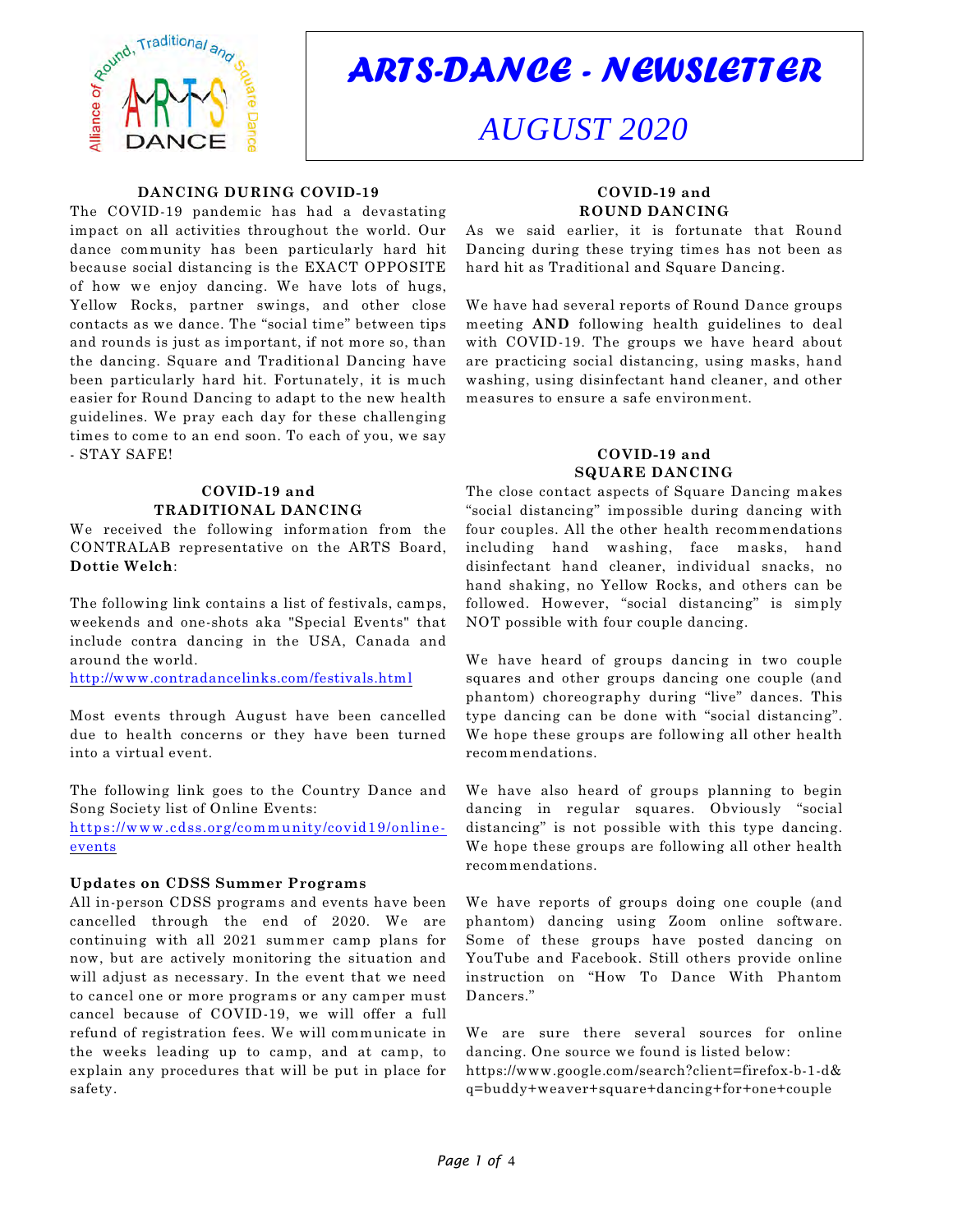#### **2020 ARTS MEETING**

The annual ARTS meeting was held via Zoom on Sunday, June 28, 2020. The online meeting included the ARTS Officers and Board Members. The minutes of the meeting are posted on the ARTS web site. Please see the list of Board Members later in this newsletter or the ARTS Web Site: <http://www.arts-dance.org/>

# **PLEASE STAY SAFE**

#### **2020/2021 ARTS OFFICERS**

During the 2020 ARTS meeting, the Board elected the following ARTS Officers for 2020/2021: Chair - **Butch & Ampie Hayes;** Vice Chair - **Erin Byars**; Secretary - **Jim & Judy Taylor**; Treasurer - **Edythe Weber**; and Executive Director (Non-Voting Member) - **Jerry Reed**.

#### **HOW HAS COVID-19 IMPACTED YOUR ONLINE SHOPPING?**

We have been doing more online shopping during these challenging times, perhaps you have also. Much of our online shopping is through Amazon. Fortunately, our Amazon purchases also benefit The ARTS.

The ARTS has been approved to receive donations through the Amazon Smile web site. The following are features of this donation program.

AmazonSmile donates 0.5% of the price of your eligible AmazonSmile purchases to The ARTS. You purchase the same products and there is absolutely **NO INCREASE** in prices nor service.

AmazonSmile is the same Amazon you know. Simply go to the Amazon Smile web site and designate "Alliance of Round Traditional and Square-Dance Inc" as the organization to receive your donation. After you complete the designation for your donations you make your purchases just as you have in the past. Your purchase will qualify for a donation to The ARTS from Amazon Smile.

Support The ARTS by doing your online shopping at <https://smile.amazon.com>

I don't like it when my foot goes to sleep during the day - I know it will be awake all night!

#### **ARTS BYLAWS AMENDED**

During the 2020 ARTS meeting, the Board approved two amendments to the Bylaws, both deal with the election of the Officers. The updated Bylaws are posted on the ARTS web site:

<http://www.arts-dance.org/>

#### **ARTS \$100 CLUB**

What is the \$100 Club? The \$100 Club has been established as a way to recognize people who are willing to support the goals of the ARTS by donating at least \$100. At this time some of the donations are designated to help fund the Video Promotion Project, unless the donor designates another purpose.

Donations are to be made in US Funds payable to "The ARTS" and mailed to the ARTS Treasurer, **Edythe Weber**, 1316 Middlebrook Drive, Liberty, MO 64068-1941.

For additional information please contact the Executive Director, **Jerry Reed:** [ExecutiveDirector@arts-dance.org](mailto:at:ExecutiveDirector@arts-dance.org) 

### **FLASH - FLASH - FLASH**

We recently made it much easier to donate to The ARTS. We can now accept online Memberships and donations through our web site. Simply go to: [www.arts-dance.com](http://www.arts-dance.com) to donate click on "Donate To ARTS-Dance; for Membership click on "Individual" or "Associate". You will be presented with the various options for Membership and donations. Options include: 1) Cash Donation, 2) Membership Application, and 3) \$100 Club.

Simply click on your choice Cash Donation OR Membership Dues/\$100 Club. Either complete the online donation form or print the Membership Application or \$100 Club form.

Online payments are made directly through the web site or payments are made through the US Postal Service. Donations are to be made in US Funds. Checks, payable to "The ARTS" are to be mailed to the ARTS Treasurer, **Edythe Weber**, 1316 Middlebrook Drive, Liberty, MO 64068-1941.

For additional information please contact the Executive Director, **Jerry Reed:** [ExecutiveDirector@arts-dance.org](mailto:at:ExecutiveDirector@arts-dance.org)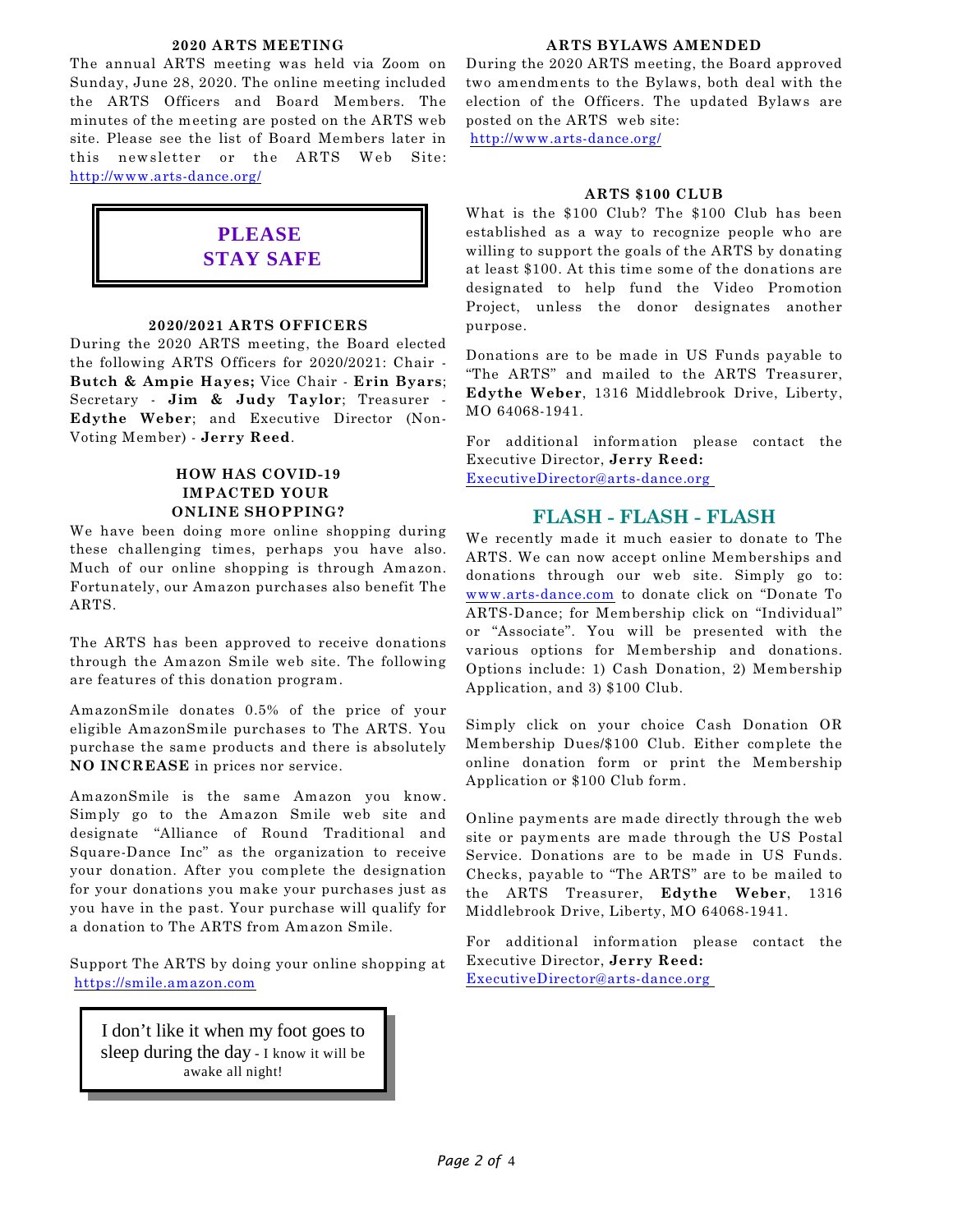#### **ARTS ELECTRONIC MAILING LIST**

We maintain a mailing list for distribution of information to the dance community. These mailings include general or special interest topics. We believe communication is even MORE important during these challenging times as we deal with the COVID-19 pandemic.

We are looking for Email Tree Contacts in the following states: Alabama, Illinois, Indiana, Montana, Nevada, and Washington.

 If you would like to help, contact **Jerry Reed**: [ExecutiveDirector@arts-dance.org](mailto:ExecutiveDirector@arts-dance.org)

> **2020/2021 ARTS OFFICERS** Chair - **Butch & Ampie Hayes**

Vice Chair - **Erin Byars**

Secretary - **Jim & Judy Taylor** Treasurer - **Edythe Weber**

Executive Director - **Jerry Reed**

## **RE-IMAGE PROJECT - UPDATE**

Several years ago, The ARTS implemented the Square Dance Re-Image and Live Lively projects. The goal of both these projects is to "Re-Image" our activity. A major purpose of these projects is to raise awareness of the activity by the non-dancing public. Our hope is that this increased awareness will help increase the number of dancers.

The project has proven to be very successful. Accomplishments so far include presentation and approval of a new modernized Square Dance logo and slogan, creation of the LiveLively web site and creation of the Re-Image Face Book page. The combined slogan and logo has become popular and is receiving wide-spread use*.*

Important note: THE "LIVE LIVELY SQUARE DANCE" website has a new URL. Recently, CALLERLAB contacted The ARTS and requested permission to transfer ownership of the "Live Lively" URL for a new CALLERLAB marketing website. They felt it would represent the new emphasis on square dancing being presented. The Re-imaging Committee discussed this proposal, and a decision was made to transfer as follows:

1) OLD URL - [www.livelivelysquaredance.com](http://www.livelivelysquaredance.com/) 2) NEW URL - [http://ReimagingSquareDance.com](http://reimagingsquaredance.com/)

The new URL is the link to the ARTS Re-imaging web site. For a limited time, both URLs will bring

people to the ARTS Re-Imaging website. When CALLERLAB has completed their website, only the Re-imaging URL will link to the ARTS Re-imaging web site and the "LiveLively" URL will link to the CALLERLAB marketing web site.

Still available are license plate frames, window stickers and other promotion items that will be offered at the  $70^{th}$  NSDC in Jackson, and may be ordered from **Jim & Judy Taylor** - phone (303) 795-3278; or Email at: [jimta1@msn.com](mailto:jimta1@msn.com)

Go to [http://ReimagingSquareDance.com](http://reimagingsquaredance.com/), and click on the menu item "Promo Items" to see what items are available for you and your club.

#### **Video Promotion Project (TV and Online)**

There has been considerable discussion of a project to produce videos for use online, particularly Facebook. The ARTS agreed to support this project and the plan was to begin production in late 2019 and early 2020. The plan was for the videos to be designed to provide information about why the public should learn to square dance and how to find lessons or dance locations.

In the September 2019 ARTS newsletter we provided details of the project. Work was progressing until early 2020. At that time the world wide COVID-19 pandemic struck. Among the many devastating impacts of the pandemic is a pause of work on this project, At this time work on this project is on hold.

> **Do you have ideas to help re-start our activity? Contact Jerry Reed Executive Director**

[ExecutiveDirector@arts-dance.org](mailto:ExecutiveDirector@arts-dance.org)

#### **DANCING FACT SHEET**

Looking for information to help you promote our dance activity? The focus of the FACT SHEET is to help those who deal with the media to help inform them of what the dancers know full well - this is a terrific activity with multiple benefits.

Please take a look at the Fact Sheet. Click on "Dance Fact Sheet" on the ARTS Web Site: [http://www.arts-dance.org](http://www.arts-dance.org/)